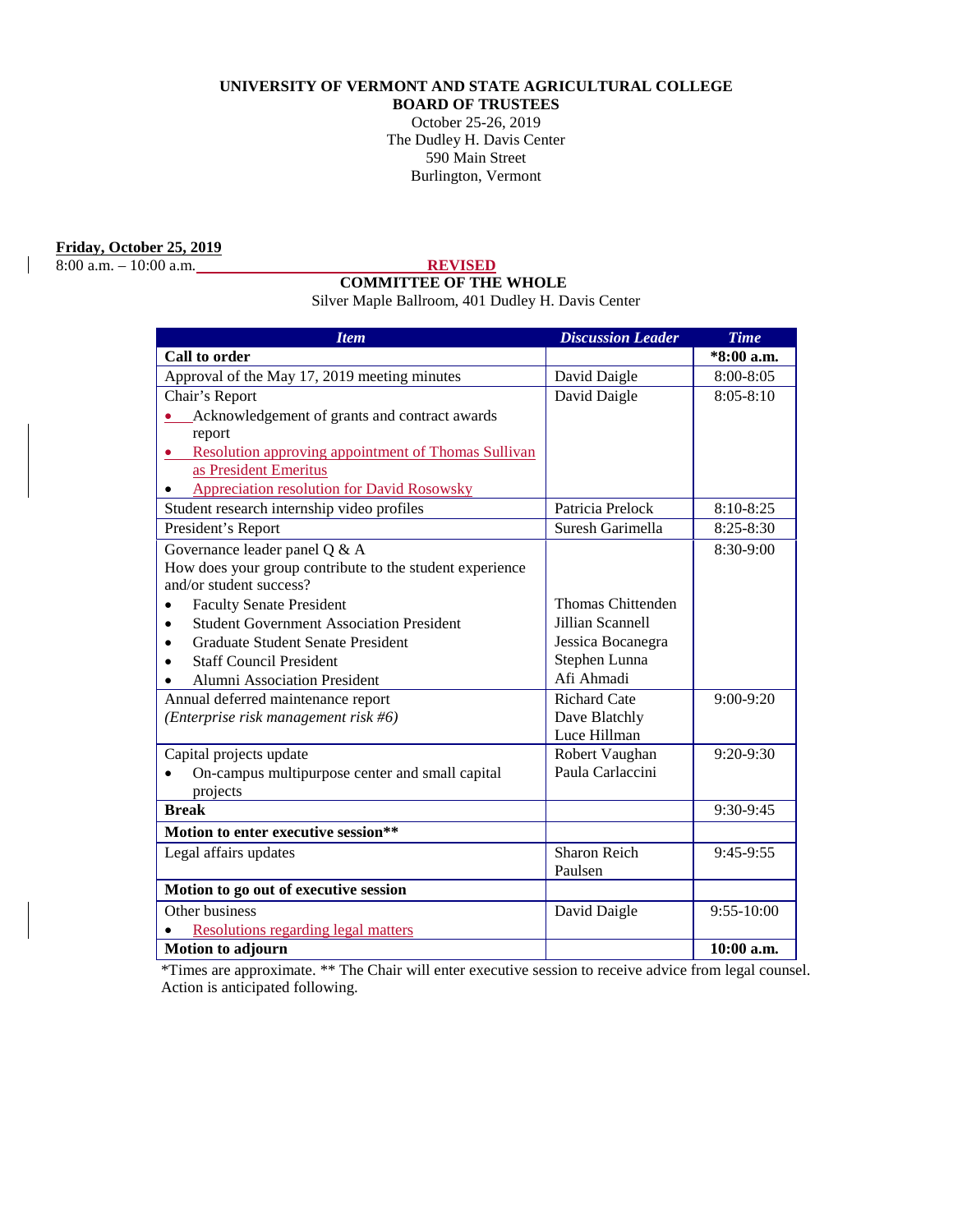## **Friday, October 25, 2019**

## 10:15 a.m. – 12:00 p.m. **EDUCATIONAL POLICY AND INSTITUTIONAL RESOURCES COMMITTEE**

Livak Ballroom, 417-419 Dudley H. Davis Center

| <b>Item</b>                                                                           | <b>Discussion Leader</b> | <b>Time</b>   |
|---------------------------------------------------------------------------------------|--------------------------|---------------|
| Call to order                                                                         |                          | $*10:15$ a.m. |
| Approval of May 17, 2019 meeting minutes                                              | Carolyn Dwyer            | 10:15-10:20   |
| Q&A routine and annual reports                                                        |                          | 10:20-10:45   |
| Provost's report                                                                      | Patricia Prelock         |               |
| Annual UVM Foundation report<br>٠                                                     | Shane Jacobson           |               |
| Annual enrollment report<br>$\bullet$                                                 | <b>Stacey Kostell</b>    |               |
| Annual information technology report<br>$\bullet$                                     | Simeon Ananou            |               |
| Annual career success action plan progress<br>$\bullet$                               | Annie Stevens;           |               |
| report                                                                                | Pamela Gardner           |               |
| Capital projects progress report<br>$\bullet$                                         | Robert Vaughan           |               |
| Faculty Senate Curricular Affairs Committee chair's<br>$\bullet$                      | Laura Almstead           |               |
| report                                                                                |                          |               |
| <b>Enterprise Risk Management Updates</b>                                             | Annie Stevens            | $10:45-11:15$ |
| Student mental health needs $(risk #15)$                                              | Harry Chen               |               |
|                                                                                       | Carrie Fleider           |               |
| Strengthen, promote, and assess residential learning<br>communities (opportunity #10) | Rafael Rodriguez         |               |
| Create data warehouse (opportunity #13)                                               | Simeon Ananou            |               |
| Academic program review                                                               | J. Dickinson             | 11:15-11:40   |
| Annual diversity report/presentation                                                  | Wanda Heading-Grant      | 11:40-11:55   |
| 2019 campus climate survey                                                            | Alex Yin                 |               |
| Other business**                                                                      | Carolyn Dwyer            | 11:55-12:00   |
| <b>Motion to adjourn</b>                                                              |                          | $12:00$ p.m.  |

\*Times are approximate. \*\* Executive session as needed.

## 10:15 a.m. – 11:30 a.m. **BUDGET, FINANCE AND INVESTMENT COMMITTEE**

Silver Maple Ballroom, 401 Dudley H. Davis Center

| <b>Item</b>                                                  | <b>Discussion Leader</b> | <b>Time</b>     |
|--------------------------------------------------------------|--------------------------|-----------------|
| Call to order                                                |                          | $*10:15$ a.m.   |
| Approval of the May 17, 2019 meeting minutes                 | Don McCree               | $10:15-10:20$   |
| Resolution approving summer session tuition                  | <b>Richard Cate</b>      | 10:20-10:25     |
|                                                              | Shari Bergquist          |                 |
| Resolution approving total cost of attendance for Global     | <b>Richard Cate</b>      | $10:25 - 10:30$ |
| Gateway and Pre-Master's programs (summer/fall 2020 &        | Shari Bergquist          |                 |
| spring $2021$ )                                              |                          |                 |
| Report of the Investment Subcommittee                        | Robert Brennan           | 10:30-10:45     |
| Endowment performance update                                 |                          |                 |
| Resolution reaffirming the Quasi-Endowment Funds             |                          |                 |
| Policy                                                       |                          |                 |
| Vice President's Report                                      |                          | $10:45-11:10$   |
| Update on bond refinancing and rating agency action          | <b>Richard Cate</b>      |                 |
| External audit update<br>$\bullet$                           | Claire Burlingham        |                 |
| Dual enrollment update<br>$\bullet$                          |                          |                 |
| Annual update on President's strategic initiatives fund<br>٠ |                          |                 |
| Fiscal year 2019 end-of-year general fund budget to          | Shari Bergquist          |                 |
| actuals                                                      |                          |                 |
| Fundraising update on capital projects                       | Shane Jacobson           | 11:10-11:25     |
| Other business**                                             | Don McCree               | 11:25-11:30     |
| <b>Motion to adjourn</b>                                     |                          | $11:30$ a.m.    |

\*Times are approximate. \*\*Executive session as needed.